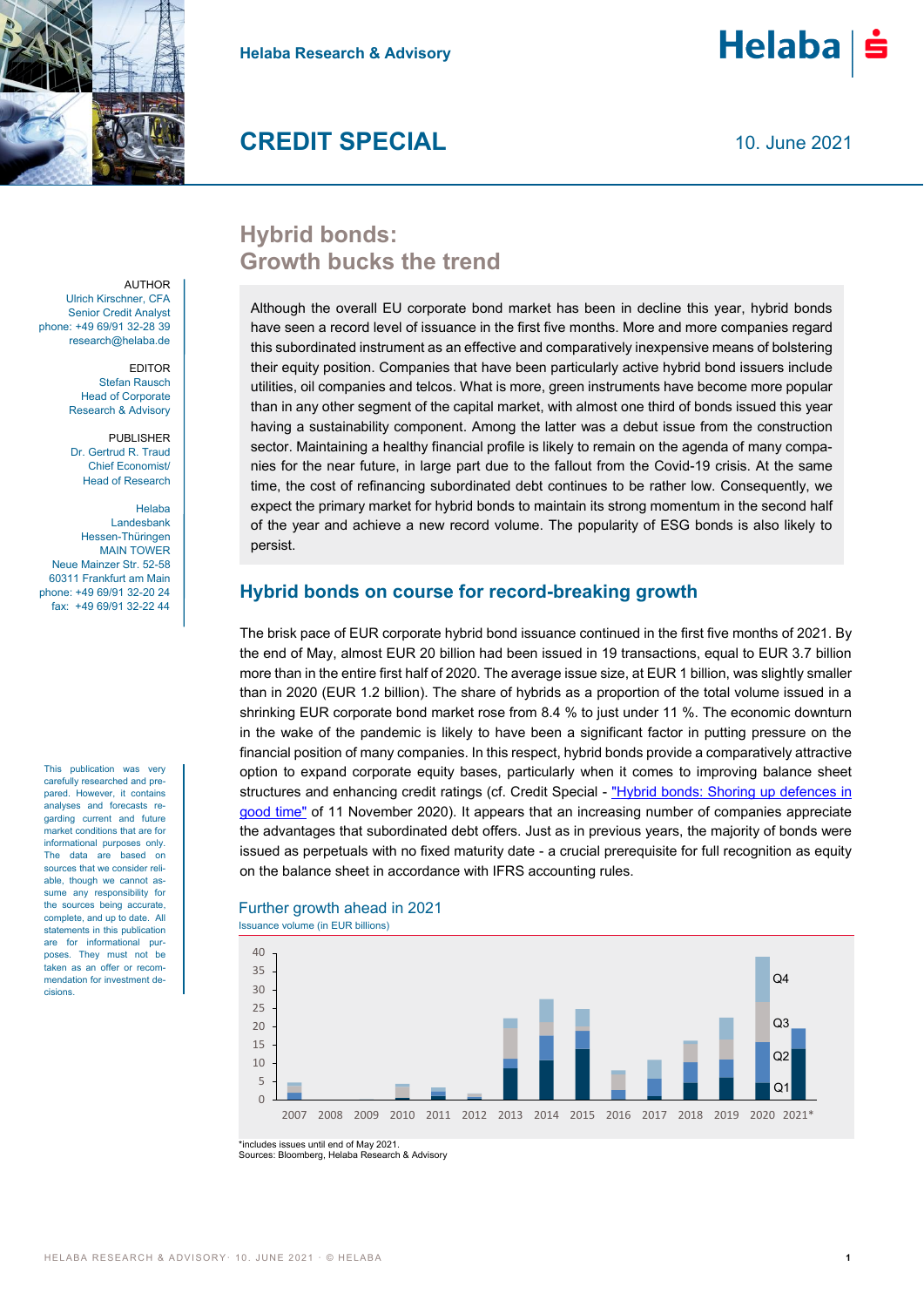## **Capital-intensive industries drive the market**

However, the greater use of hybrid financing has not yet led to a wider range of companies within this segment. Although issuers from five sectors have been active in the hybrid market since the beginning of the year, which is indeed more than at the same time last year - with the retail sector making a rare appearance on the market in the shape of a bond from the Japanese online retailer Rakuten - the largest volumes are still generated by utilities (EUR 8 billion), oil & gas companies (EUR 7.25 billion) and telcos (EUR 2.1 billion). Taken together, these sectors so far account for almost 90 % of market volume in 2021. One explanation for this is arguably the capital-intensive business model of all three sectors, with the average total gross debt of hybrid issuers in these industries currently exceeding EUR 20 billion. For this reason, these companies attach considerable importance to measures designed to protect their credit profiles.

Nevertheless, there were also some newcomers who took advantage of the opportunity to raise a total of EUR 3.4 billion on the market. At 17.5 %, the share of first-time issuers in the first 5 months of 2021 was below the very high level of the previous year, yet significantly above that of 2019. The largest debut issue, with a volume of EUR 1.5 billion, came from the oil & gas producer Wintershall Dea.

3.2

#### Few sectors still dominate **Debut issuers support market growth** Volumes (in EUR billions)\* . Volumes (in EUR billions)\*



\*includes issues until end of May 2021 19.2 24.2 16.0 2019 2020 2021\* Existing issuers

14.8

3.4

Newcomers

In our opinion, the increasing regional diversification of issuers also indicates keen interest in hybrid bonds. Although 70 % of issues in 2021 have originated from Italy, France and Spain, the remaining third comprises a rather diverse range of countries, including Australia and Japan - regions that are rarely seen on the hybrid bond market.



# 2021 already a kaleidoscope of countries Credit ratings slightly weaker on average



\*includes issues until end of May 2021

<sup>\*</sup>includes issues until end of May 2021 Sources: Bloomberg, Helaba Research & Advisory

Sources: Bloomberg, Helaba Research & Advisory

Sources: Bloomberg, Helaba Research & Advisory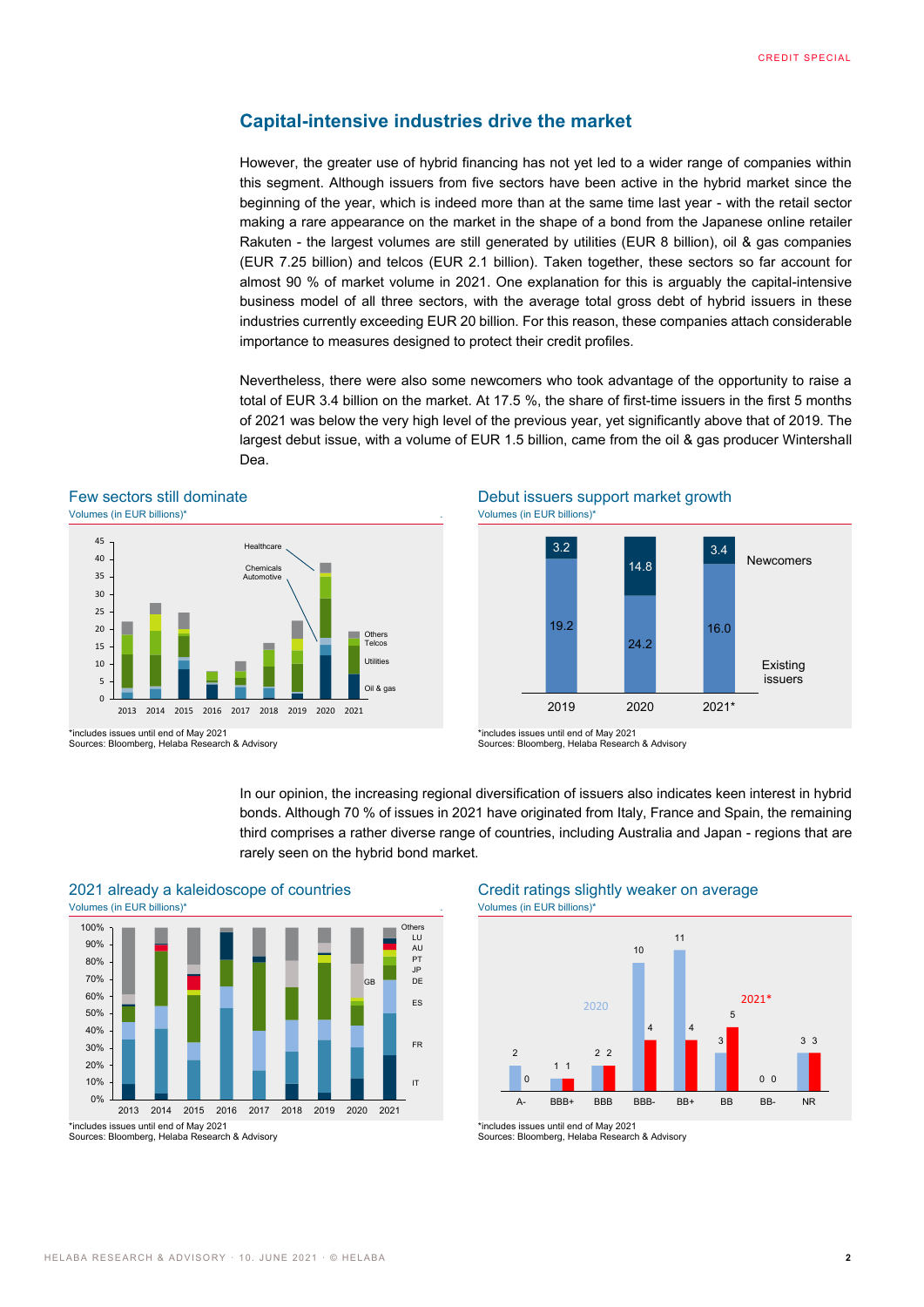$\frac{2!}{2!}$ 

 $0<sup>0</sup>$ 2%  $4%$ 6% 8% 10% 12% 14%

## **Share of sustainability bonds reaches all-time high**

Sustainable financing is also making inroads into the hybrid bond market as well. By the end of May, the issuance of hybrid bonds with an ESG component had topped EUR 6 billion. This corresponds to a share of total volume exceeding 30 % - the highest level ever in the hybrid market. At the same time, the first signs of a sector diversification were also noticeable in this segment over the first five months of the year. Despite the fact that utilities are still responsible for the overwhelming majority of green issues, in addition to the telecommunication sector the construction industry entered the sustainable hybrid segment for the first time. There has also been a slight change in specific structure of the instruments, with green bonds increasingly being joined in the market by sustainable and social bonds.



One third of hybrid bonds have ESG component, … … but significantly smaller share of overall market

Sources: Bloomberg, Helaba Research & Advisory

Hybrid segment: volume in EUR billions or market share in %\* . Primary market for EUR corporates: volume in EUR billions or market share in %\*

10.0

3.9 7.1 21 6.8  $\frac{8}{6}$  $\frac{2}{3}$ 12.4

Share of total volume (right-hand scale)

# **Cost of capital remains low**

The ECB's purchase programmes are a major reason why the risk premiums for corporate bonds are still at a very low level. Since the beginning of the year, the iBoxx indices for both subordinated as well as senior bonds have essentially trended sideways. The spread ratio of the two segments has been fluctuating between 3.2x and 3.8x and at the end of May was at the lower end of the spectrum. As such, the risk premium ratio of hybrid capital to senior bonds remains below its longterm 10-year average of 3.6x. Even in absolute terms, the rather favourable funding costs for hybrid bonds are reflected in the persistently low yield of the iBoxx EUR Non-Financials Subordinated: at a current level of 1.7%, the index is a long way from its crisis levels in Q2 2020.

3.8

3

6

9

12

 $\frac{1}{3}$ នា នា .<br>ი 5.6  $4.4$ 3.4  $\frac{3}{3}$ 2.7  $\frac{3}{5}$ 

Green EUR coporate bonds in EUR bn (left-hand scale)



Sources: Datastream, Helaba Research & Advisory Sources: Datastream, Helaba Research & Advisory





<sup>\*</sup>includes issues until end of May 2021 |<mark>g| |d| | | | | | | | | | |</mark><br>Q1 Q2 Q3 Q4 Q1 Q2 Q3 Q4 Q1 Q2 Q3 Q4 Q1 Q2 Q3 Q4 Q1 Q2 Q3 Q4 Q1 <u>ង</u>  $\Omega$ '16 '16 '16 '16 '17 '17 '17 '17 '18 '18 '18 '19 '19 '19 '19 '20 '20 '20 '21 '21

Sources: Bloomberg, Helaba Research & Advisory